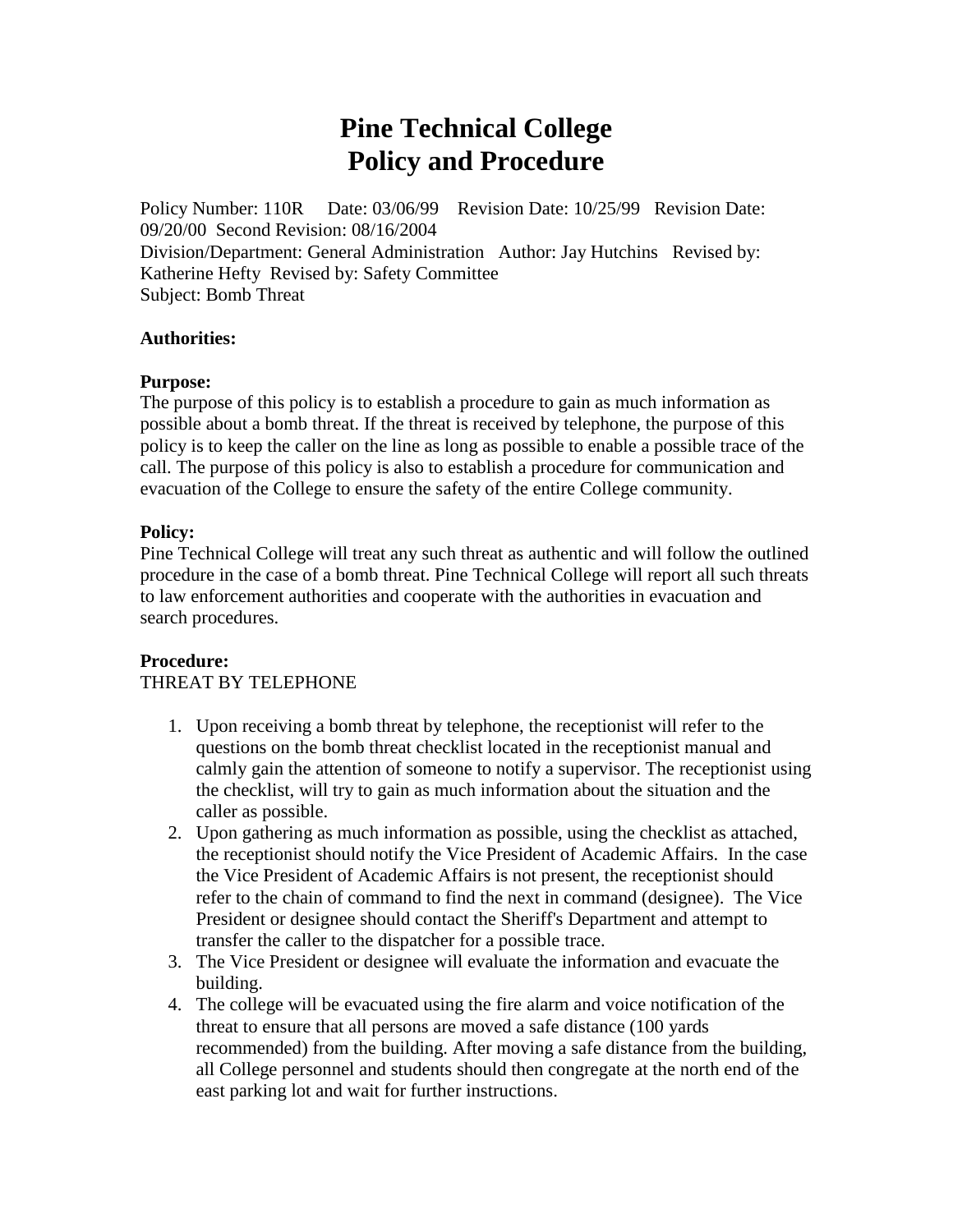- 5. Individuals with mobility impairments will be assisted in moving to safe locations by an individual from their work unit, instructor, or Leadership Team member. **Individuals who are hearing impaired and who have not seen the alarm lights will be notified of the evacuation by an individual from their work unit, instructor or Leadership Team member.**
- 6. The Vice President or designee will make a decision regarding further action.
- 7. The building will remain evacuated until the Vice President or designee and search officials give an "all clear" signal.

# B. VERBAL THREAT

1. Calm the individual. Contact a supervisor. Follow the above procedures.

# C. WRITTEN THREAT

1. Contact Vice President of Academic Affairs

### **Responsibilities:**

Pine Technical College is responsible to take the necessary steps to ensure the safety and welfare of the college community to the best of its ability. Pine Technical College will cooperate with law enforcement officials in all aspects of evacuation and search.

Pine Technical College Safety Committee is responsible for reviewing this policy annually.

# **Dissemination:**

This policy will be circulated to all employees.

Reviewed by Executive Cabinet: 09/20/00 Reviewed by Faculty Senate: N/A Reviewed by: Approved: 09/20/00

Revision Approved: 8/31/04 \_\_\_\_\_\_\_\_\_\_\_\_\_\_\_\_\_\_\_\_\_\_\_\_\_\_\_

**[Bomb Threat Checklist \(Word Doc\)](http://134.29.165.210/reports/BOMB_THREAT.doc)**

# **BOMB THREAT CHECKLIST**

**Advise the caller that the building is occupied and the detonation of a bomb could cause death or injury to many innocent people.**

Note if the call is local or long distance.